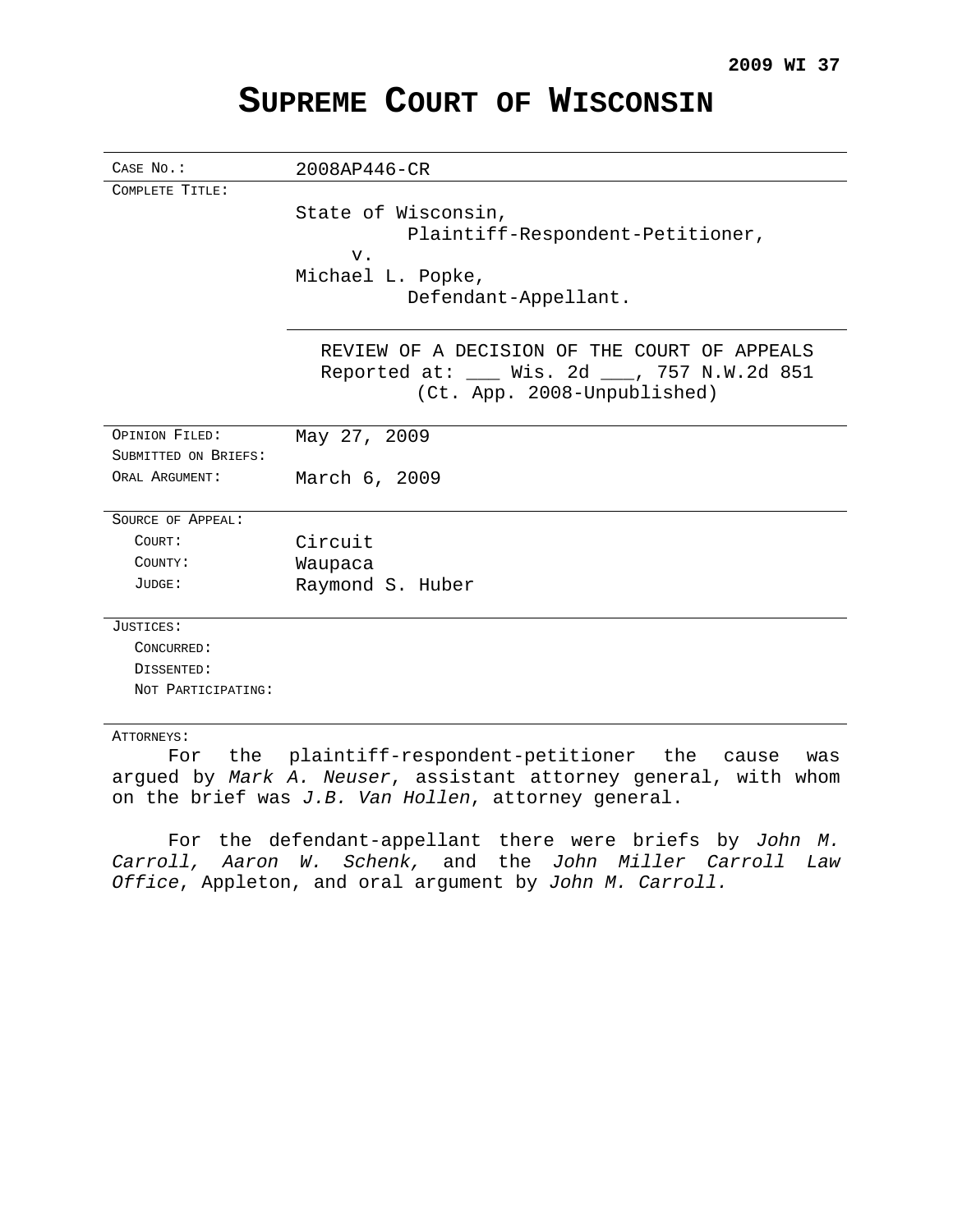#### **2009 WI 37**

#### **NOTICE**

**This opinion is subject to further editing and modification. The final version will appear in the bound volume of the official reports.**

No. 2008AP446-CR (L.C. No. 2007CT230)

STATE OF WISCONSIN **EXECUTE:** IN SUPREME COURT

**State of Wisconsin,**

**Plaintiff-Respondent-Petitioner,**

**v.**

**Michael L. Popke,**

**Defendant-Appellant.**

**MAY 27, 2009**

**FILED**

David R. Schanker Clerk of Supreme Court

REVIEW of a decision of the Court of Appeals. Reversed.

¶1 ANNETTE KINGSLAND ZIEGLER, J. This is a review of an unpublished court of appeals' decision $^1$  that reversed the Waupaca County Circuit Court, Raymond S. Huber, Judge. The circuit court denied the defendant's motion to suppress evidence of operating a motor vehicle while intoxicated and operating with a prohibited alcohol concentration. The defendant asserted that any evidence should be suppressed because the police officer had neither probable cause nor reasonable suspicion to conduct the traffic stop. The defendant appealed the circuit court's

 $1$  State v. Popke, No. 2008AP446-CR, unpublished slip op. (Wis. Ct. App. Aug. 7, 2008).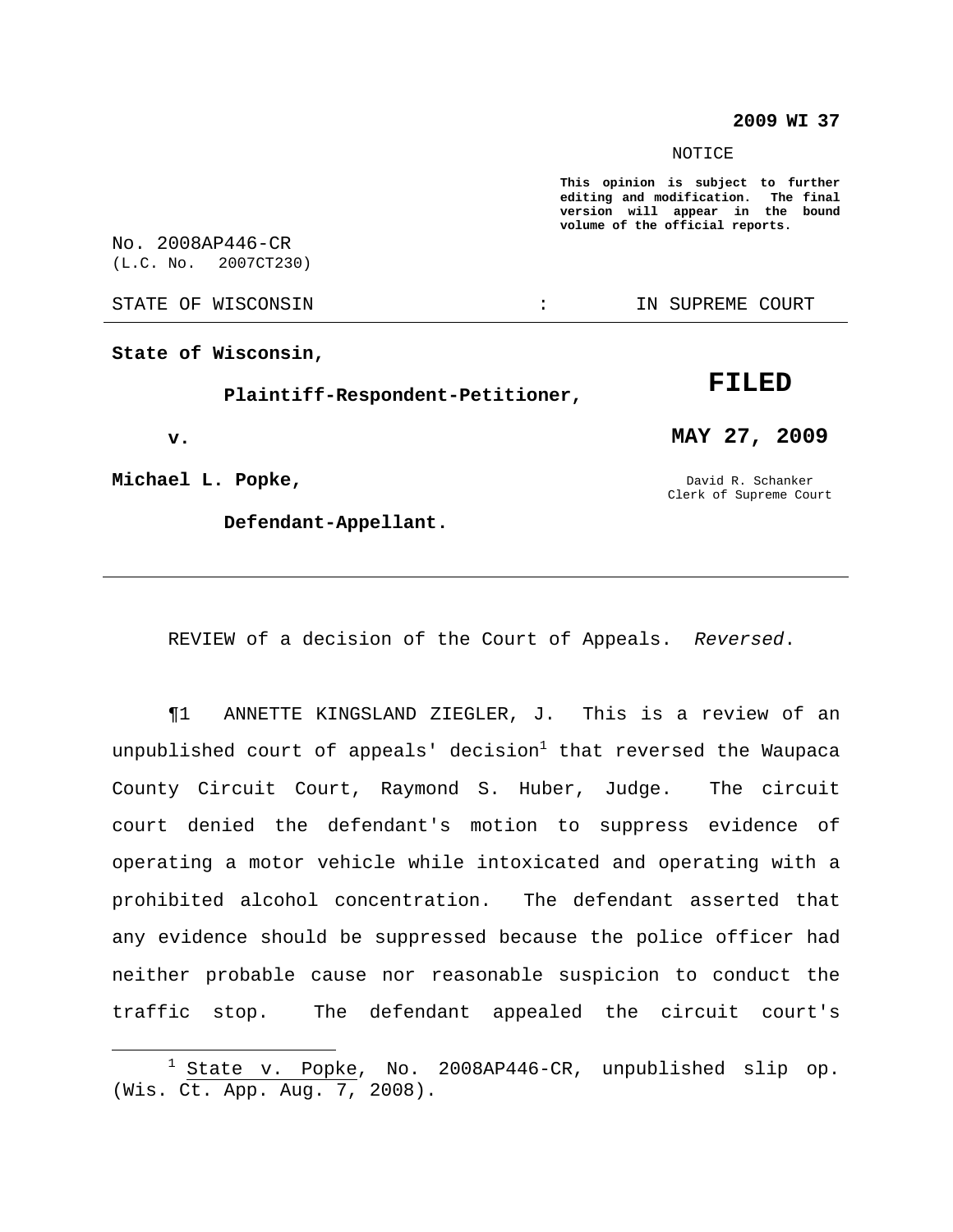decision, and the court of appeals reversed. The State petitioned for review. We accepted review and now reverse the court of appeals' decision.

¶2 The single issue for review is whether this traffic stop violated the constitutional protections of the Fourth Amendment of the United States Constitution and Article I, Section 11 of the Wisconsin Constitution. We conclude that the police officer had probable cause to believe a traffic code violation had occurred, namely operating left of center, and also that the officer had reasonable suspicion to believe the defendant was operating a motor vehicle while intoxicated. Therefore, the traffic stop was constitutional, and thus, the circuit court correctly denied the defendant's motion to suppress evidence.

### I. BACKGROUND

¶3 The following facts are taken from the motion to suppress hearing. On July 8, 2007, at approximately 1:30 a.m., Sergeant Jeff Schlueter of the New London Police Department was sitting at the intersection of Beckert Road and Pershing Road in the City of New London.<sup>2</sup> The officer observed the defendant approaching from the west on Pershing Road. Once the defendant reached the intersection where the officer was sitting, the defendant turned left to go northbound on Cedarhurst Drive.

<sup>&</sup>lt;sup>2</sup> When traveling northbound on Beckert Road, Beckert Road becomes Cedarhurst Drive after crossing Pershing Road.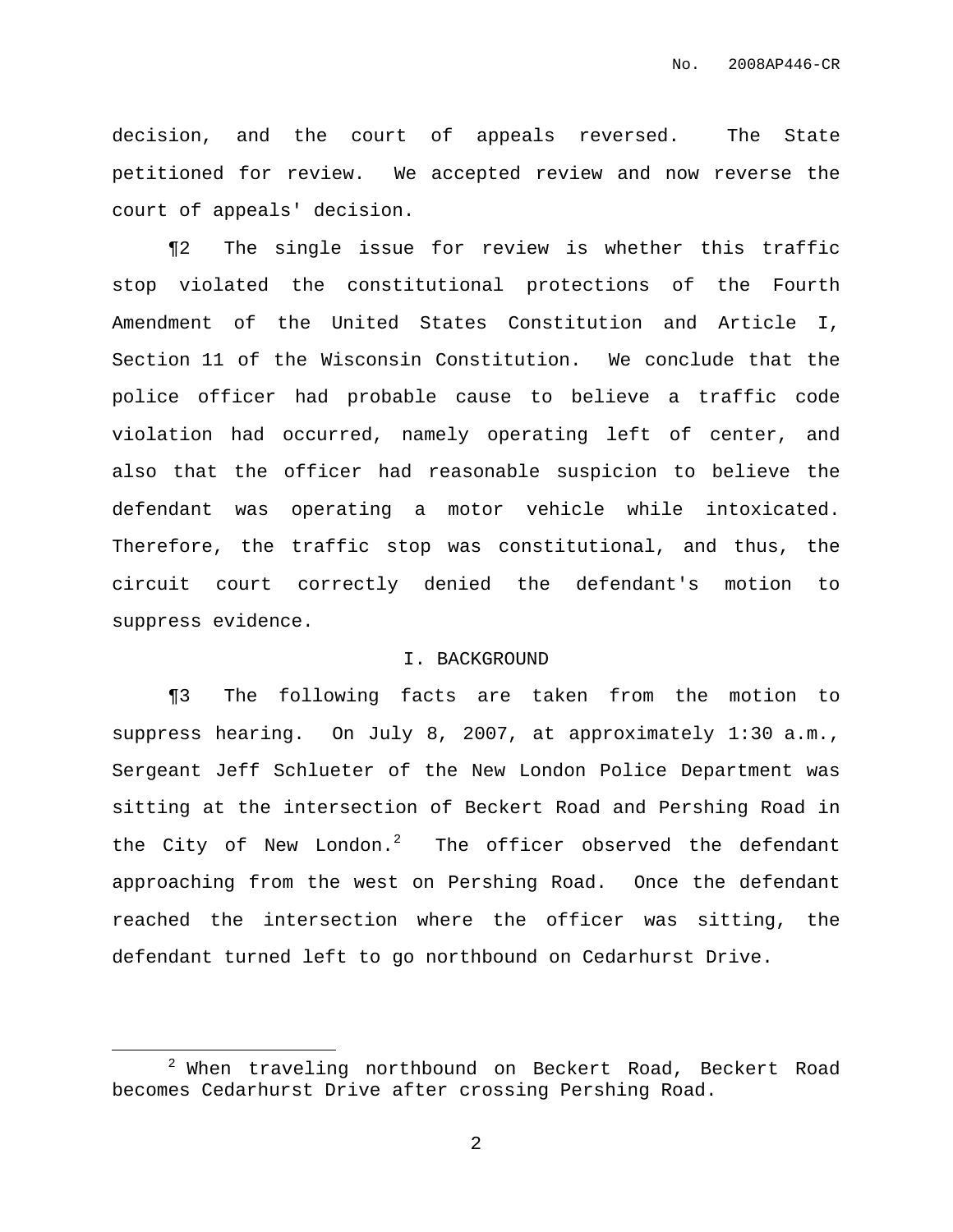¶4 After the defendant turned onto Cedarhurst Drive, the officer began following the defendant, and the officer made the following observations: The defendant initially turned onto Cedarhurst Drive within the correct lane of traffic, but he then "swerved" into the left lane. Three-quarters of the defendant's vehicle was left of the center of the road. The center of the road was identified by a black strip of tar. The defendant then moved back into the proper northbound lane but "overcompensated" and as a result "almost hit the curb" on the right-hand side of the road. The defendant's vehicle then began to "fade back" towards the middle of the road and "nearly struck th[e] median."

¶5 The officer made these observations as the vehicle traveled approximately one block. These observations led the officer to activate his emergency lights and initiate a stop of the defendant's vehicle one block later. As a result of the traffic stop, the defendant was arrested and charged with thirdoffense operating a motor vehicle while intoxicated and operating with a prohibited alcohol concentration with a .255 blood alcohol concentration.

¶6 The defendant moved the circuit court to suppress any evidence that arose from the traffic stop because, he argued, the officer had neither probable cause that a traffic violation had occurred nor reasonable suspicion that criminal activity was afoot. The State, however, argued that the traffic stop was reasonable because the officer had probable cause that a traffic violation——driving left of center——had been committed.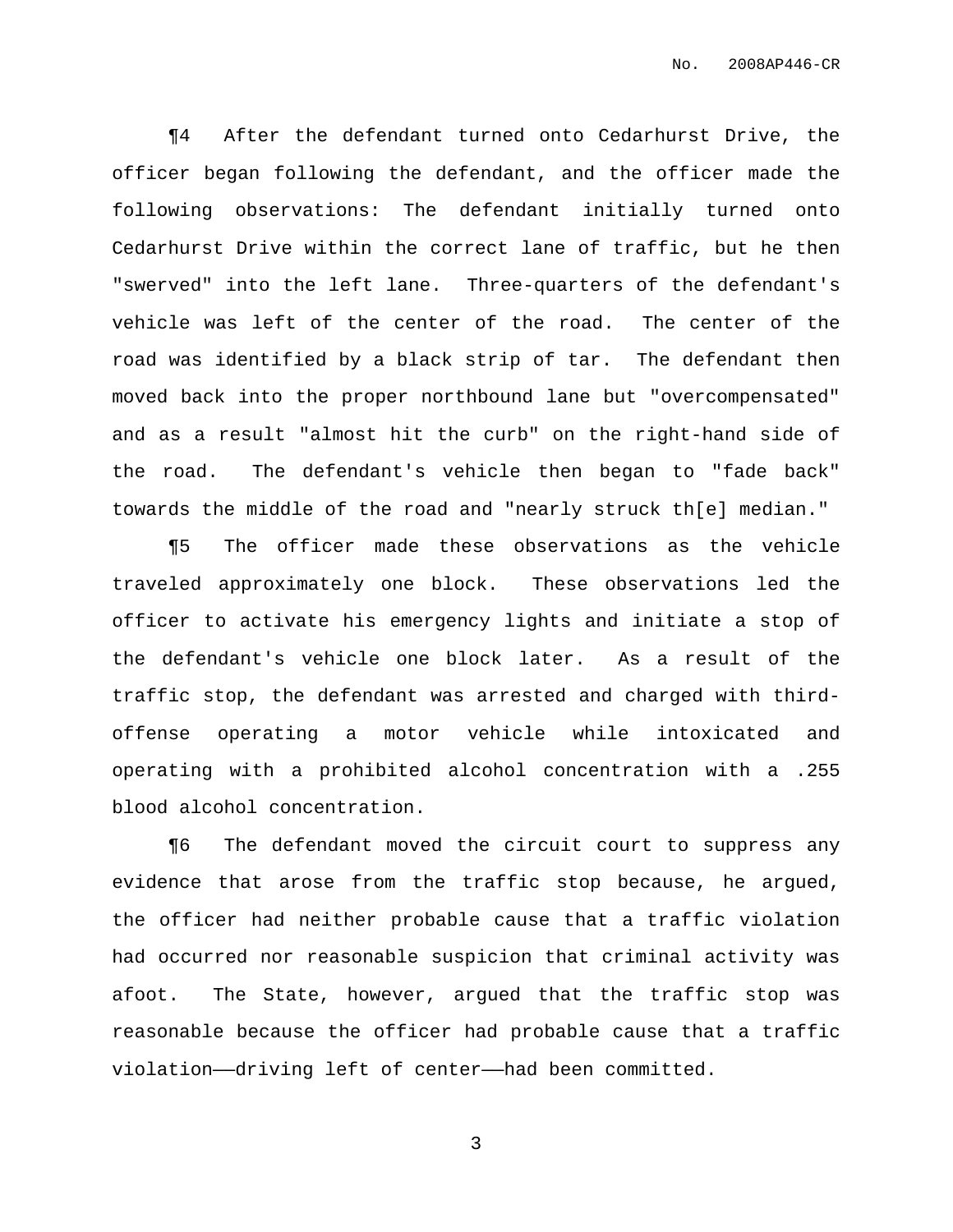¶7 The circuit court denied the defendant's motion to suppress finding that the officer had probable cause that a traffic code violation occurred when the defendant crossed the center of the road. The circuit court also commented that the officer could have had reasonable suspicion that the defendant was operating a motor vehicle while under the influence of alcohol, but the circuit court concluded that it did not need to decide that issue because it was "satisfied that the officer observed the violation of the Traffic Code and he was perfectly valid, appropriate in stopping the vehicle based on the observation of operating left of center." The defendant subsequently pled no contest to operating a motor vehicle while intoxicated, and the circuit court sentenced him to 75 days in jail, fined him \$3,491, and revoked his license for 36 months.

¶8 The defendant appealed and the court of appeals reversed the circuit court's decision. The court of appeals concluded that the officer did not have probable cause to believe a traffic violation had occurred. The court of appeals reasoned that the defendant's "conduct did not constitute driving down the wrong side of the road within the meaning of [Wis. Stat.] § 346.05" because the defendant crossed the center of the road only "momentarily." In addition, the court of appeals concluded that the officer did not have reasonable suspicion that a traffic or criminal code violation had occurred. The court of appeals reasoned that, under the totality of the circumstances, the State did not show "specific and articulable facts" that warranted this intrusion. The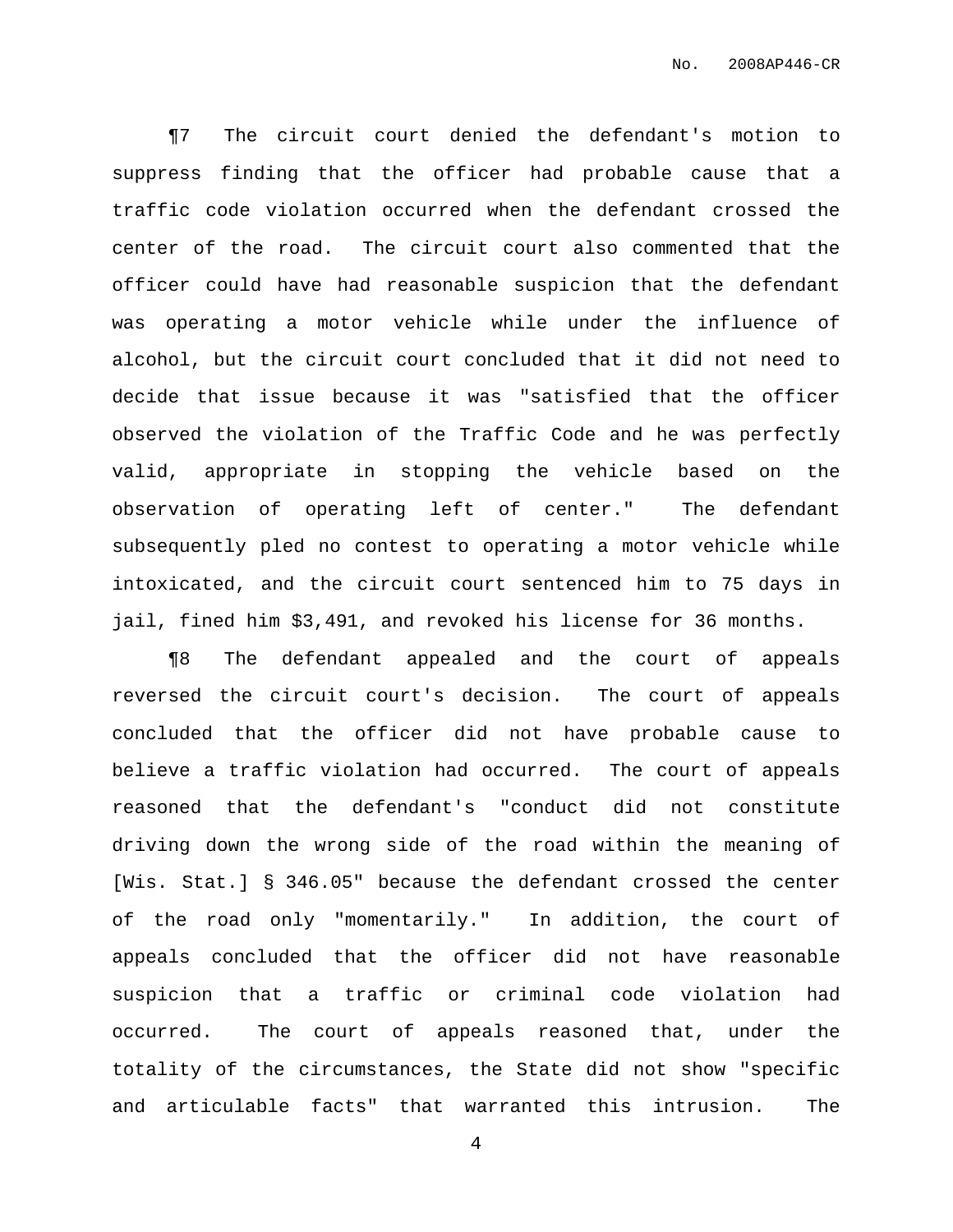appellate court determined that it was not uncommon for vehicles to momentarily cross the center of the road, there was no testimony to establish how close the defendant came to striking the curb, and that no erratic driving was recounted by the officer. Therefore, the court of appeals concluded that the traffic stop did not comport with constitutional protections, and as a result, the motion to deny suppression was reversed and the judgment of conviction vacated. The State petitioned this court for review, which we accepted.

¶9 We reverse the court of appeals' decision because the police officer had probable cause to believe a traffic code violation had occurred, namely operating left of center, and the officer also had reasonable suspicion to believe the defendant was operating a motor vehicle while intoxicated. Therefore, the traffic stop was constitutional, and thus, the defendant's motion to suppress evidence should be denied.

### II. STANDARD OF REVIEW

¶10 Whether there is probable cause or reasonable suspicion to stop a vehicle is a question of constitutional fact. State v. Mitchell, 167 Wis. 2d 672, 684, 482 N.W.2d 364 (1992); State v. Williams, 2001 WI 21, ¶18, 241 Wis. 2d 631, 623 N.W.2d 106. A finding of constitutional fact consists of the circuit court's findings of historical fact, which we review under the "clearly erroneous standard," and the application of these historical facts to constitutional principles, which we review de novo. Id., ¶¶18-19.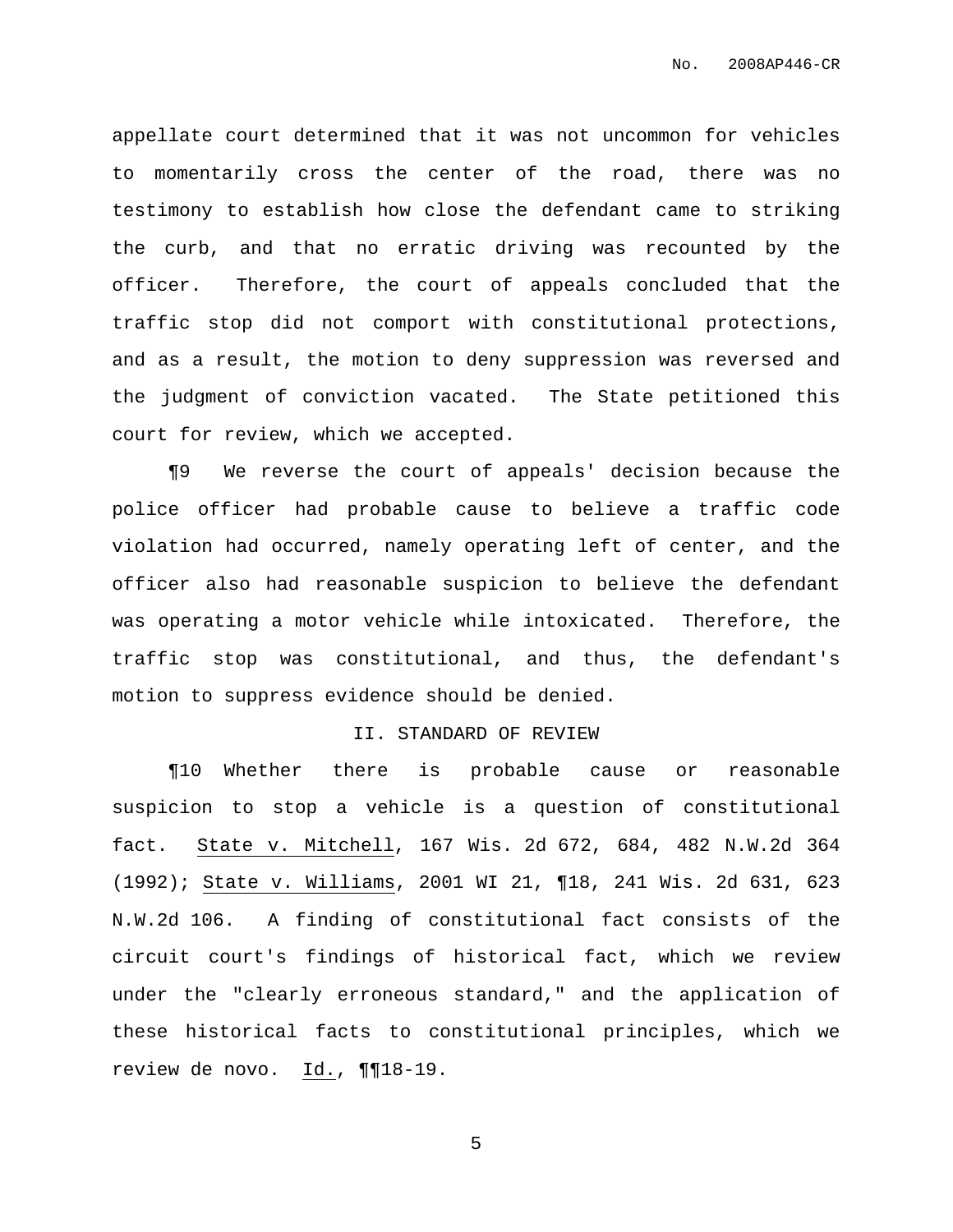#### III. ANALYSIS

¶11 "The temporary detention of individuals during the stop of an automobile by the police, even if only for a brief period and for a limited purpose, constitutes a 'seizure' of 'persons' within the meaning of the Fourth Amendment." State v. Gaulrapp, 207 Wis. 2d 600, 605, 558 N.W.2d 696 (Ct. App. 1996) (citing Whren v. United States, 517 U.S. 806, 809-10 (1996)). An automobile stop must not be unreasonable under the circumstances. Gaulrapp, 207 Wis. 2d at 605 (citing Whren, 517 U.S. at 810). "'A traffic stop is generally reasonable if the officers have probable cause to believe that a traffic violation has occurred,' id., or have grounds to reasonably suspect a violation has been or will be committed." Gaulrapp, 207 Wis. 2d at 605 (citing Berkemer v. McCarty, 468 U.S. 420, 439, (1984); Terry v. Ohio, 392 U.S. 1, (1968)).

A. Probable cause

¶12 The defendant argues that the officer did not have probable cause to believe a traffic violation had occurred because the defendant's vehicle crossed the center of the road only momentarily. The State, on the other hand, argues that crossing over the center of the road is a violation of Wis. Stat.  $\S$  346.05(1) (2005-06),<sup>3</sup> and as a result, the officer had

<sup>&</sup>lt;sup>3</sup> All subsequent references to the Wisconsin Statutes are to the 2005-06 version unless otherwise indicated. The text of Wis. Stat. § 346.05 can be found in ¶15.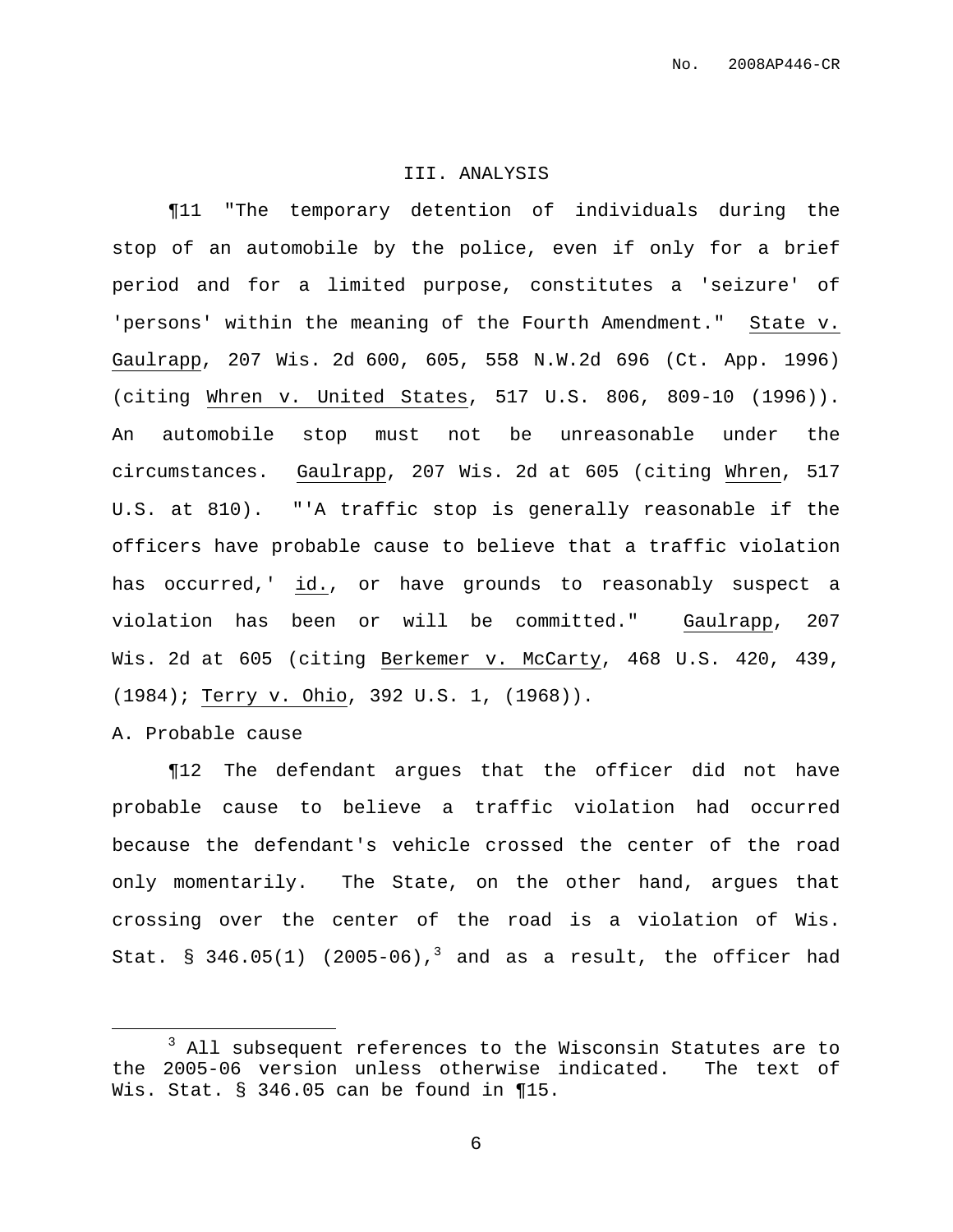probable cause to believe a traffic violation had occurred. We agree with the State.

¶13 An officer may conduct a traffic stop when he or she has probable cause to believe a traffic violation has occurred. Gaulrapp, 207 Wis. 2d at 605; see also Whren, 517 U.S. at 809-10 (stating that a traffic stop is "reasonable where the police have probable cause to believe" there was a traffic violation, such as "No person shall turn any vehicle . . . without giving an appropriate signal" and "No person shall drive a vehicle . . . at a speed greater than is reasonable and prudent under the conditions"); 4 Wayne R. LaFave, Search and Seizure § 9.3(a) (4th ed. 2004) (concluding that probable cause for even the slightest traffic violation is legally sufficient to justify a traffic stop).

¶14 Probable cause refers to the "'quantum of evidence which would lead a reasonable police officer to believe'" that a traffic violation has occurred. Johnson v. State, 75 Wis. 2d 344, 348, 249 N.W.2d 593 (1977) (citation omitted). The evidence need not establish proof beyond a reasonable doubt or even that guilt is more probable than not, but rather, probable cause requires that "'the information lead a reasonable officer to believe that guilt is more than a possibility.'" Id. at 348- 49 (citation omitted). In other words, probable cause exists when the officer has "reasonable grounds to believe that the person is committing or has committed a crime." Id. at 348 (quoting Wis. Stat. § 968.07(1)(d)).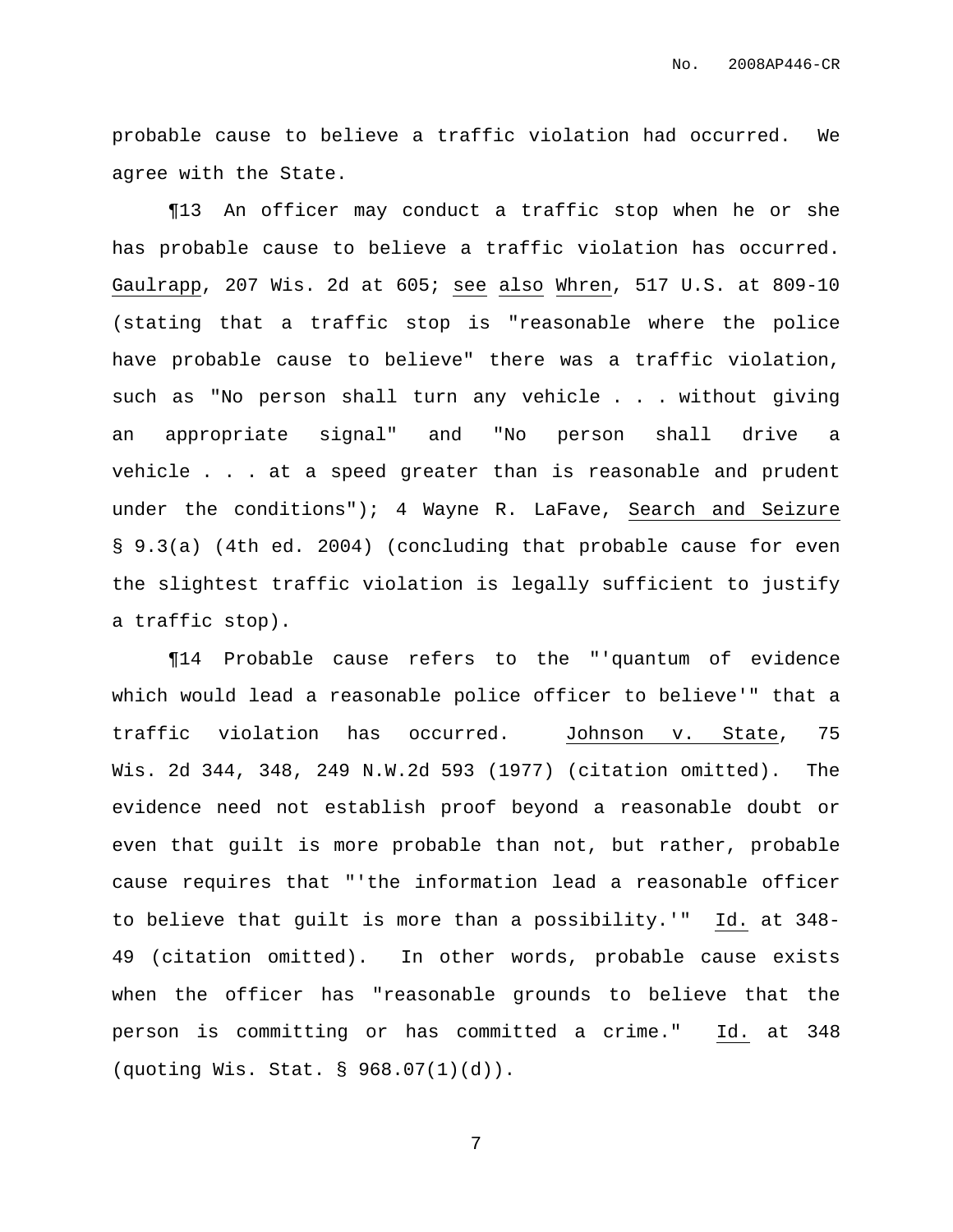¶15 The alleged traffic violation at issue here is Wis. Stat. § 346.05, "Vehicles to be driven on right side of roadway; exceptions," which prohibits a person from operating left of center. It provides as follows:

(1) Upon all roadways of sufficient width the operator of a vehicle shall drive on the right half of the roadway and in the right-hand lane of a 3-lane highway, except:

(a) When making an approach for a left turn under circumstances in which the rules relating to left turns require driving on the left half of the roadway; or

(b) When overtaking and passing under circumstances in which the rules relating to overtaking and passing permit or require driving on the left half of the roadway; or

(c) When the right half of the roadway is closed to traffic while under construction or repair; or

(d) When overtaking and passing pedestrians, animals or obstructions on the right half of the roadway; or

(e) When driving in a particular lane in accordance with signs or markers designating such lane for traffic moving in a particular direction or at designated speeds; or

(f) When the roadway has been designated and posted for one-way traffic, subject, however, to the rule stated in sub. (3) relative to slow moving vehicles.

¶16 In this case, the officer testified that he was sitting at a stop sign when the defendant turned left onto the road directly ahead of where the officer was sitting. The officer immediately began following the car and his view was not obstructed at any time. The defendant initially turned into the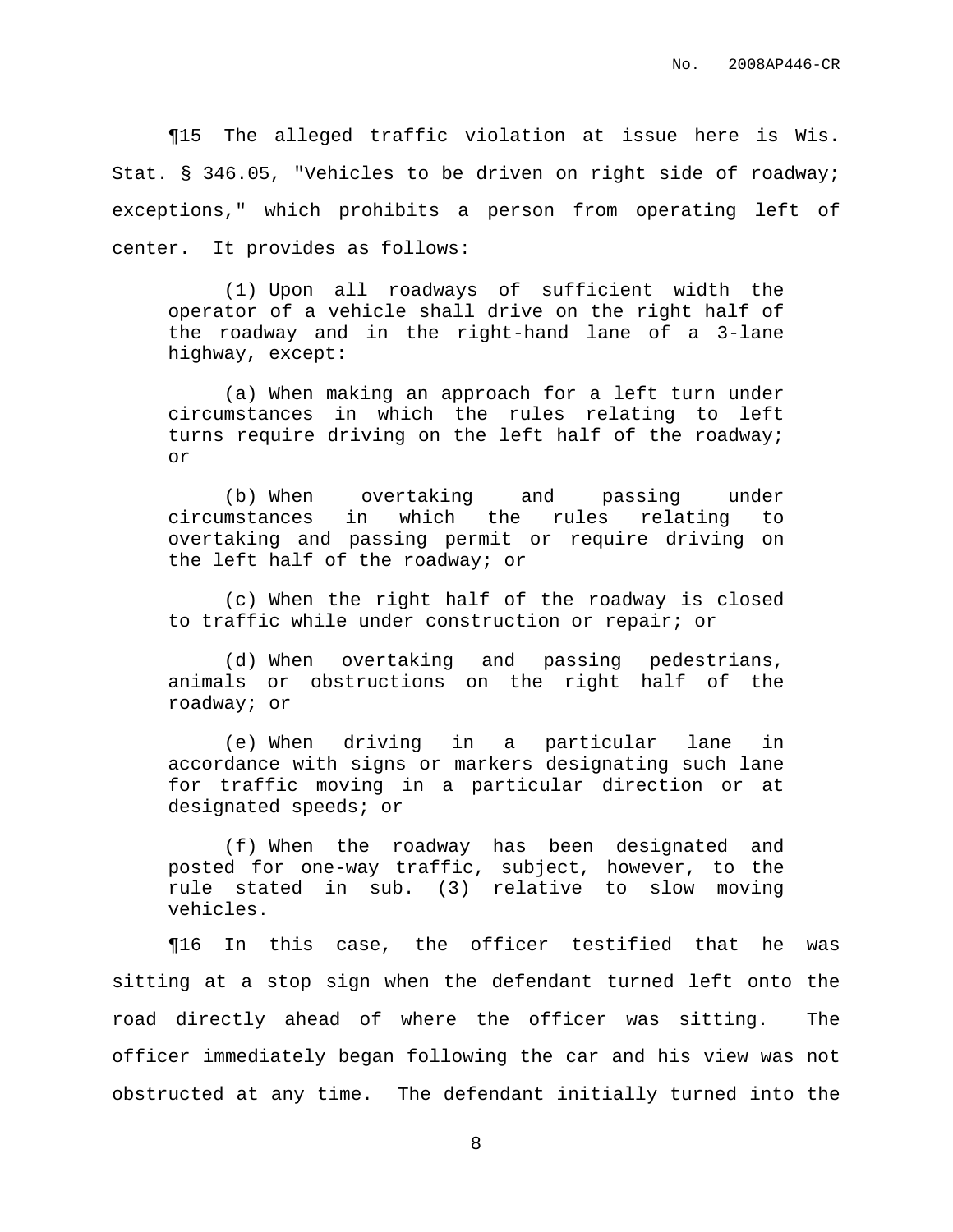correct lane of traffic. However, the defendant subsequently "swerved" into the left lane of traffic and that resulted in the defendant's vehicle being three-quarters left of the center of the road, which was identified by a black strip of tar.

¶17 Based on this testimony, we conclude that the police officer had probable cause to believe a traffic code violation had occurred, namely operating left of center pursuant to Wis. Stat. § 346.05, and therefore, the traffic stop was reasonable. The officer watched as the defendant drove left of center, and as a result, the officer had probable cause to believe a traffic violation was being committed. Moreover, the circuit court concluded, and we agree, that none of the exceptions to this statute apply. See Wis. Stat.  $\S$  346.05(a)-(f). That is, there was nothing that required the defendant to drive left of center.

¶18 The defendant argues that he was not "driving" on the wrong side of the road given that he only "momentarily" crossed the center of the road. While "drive" is not defined in Wis. Stat. § 346.05, that word is defined elsewhere in chapter 346. See 2A Norman J. Singer & J.D. Shambie Singer, Statutes and Statutory Construction § 46:6 (7th ed. 2007) (asserting that identical terms generally have the same meaning whereas unlike terms generally have different meanings). Wisconsin Stat. § 346.63(3)(a) provides: "'Drive' means the exercise of physical control over the speed and direction of a motor vehicle while it is in motion." The defendant's actions are consistent with this definition, and thus, he was driving left of the center of the road in violation of Wis. Stat. § 346.05(1). The State posits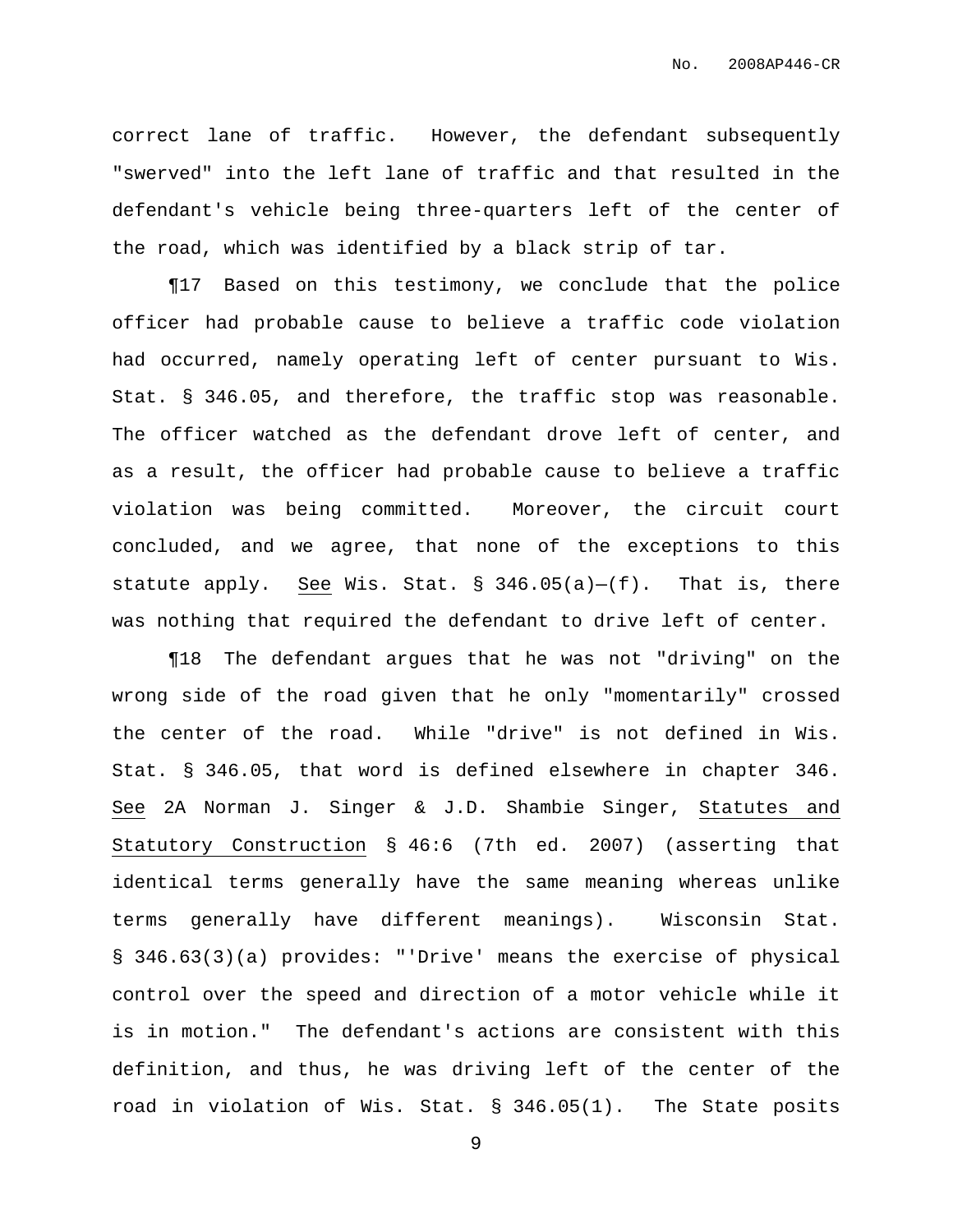an interesting question with regard to the defendant's claim that he was not driving; if the defendant was not driving in the left lane, what was he doing? This question itself reflects the inherent flaw with the defendant's argument.

¶19 The defendant argues that this interpretation will lead to a situation whereby "thousands of drivers" could be pulled over every day "if one tread of tire moves over the centerline for even one millisecond." The United States Supreme Court responded to a similar argument in Whren. In that case, the defendants similarly asserted "that the 'multitude of applicable traffic and equipment regulations' is so large and so difficult to obey perfectly that virtually everyone is guilty of violation, permitting the police to single out almost whomever they wish for a stop." The Court appropriately responded:

But we are aware of no principle that would allow us to decide at what point a code of law becomes so expansive and so commonly violated that infraction itself can no longer be the ordinary measure of the lawfulness of enforcement. And even if we could identify such exorbitant codes, we do not know by what standard (or what right) we would decide, as petitioners would have us do, which particular provisions are sufficiently important to merit enforcement.

For the run-of-the-mine case, which this surely is, we think there is no realistic alternative to the traditional common-law rule that probable cause justifies a search and seizure.

## Whren, 517 U.S. at 818-19.

¶20 The defendant also argues, as he did at the circuit court, that the officer in this case was not in position to observe the defendant's "brief swerve" into the wrong lane of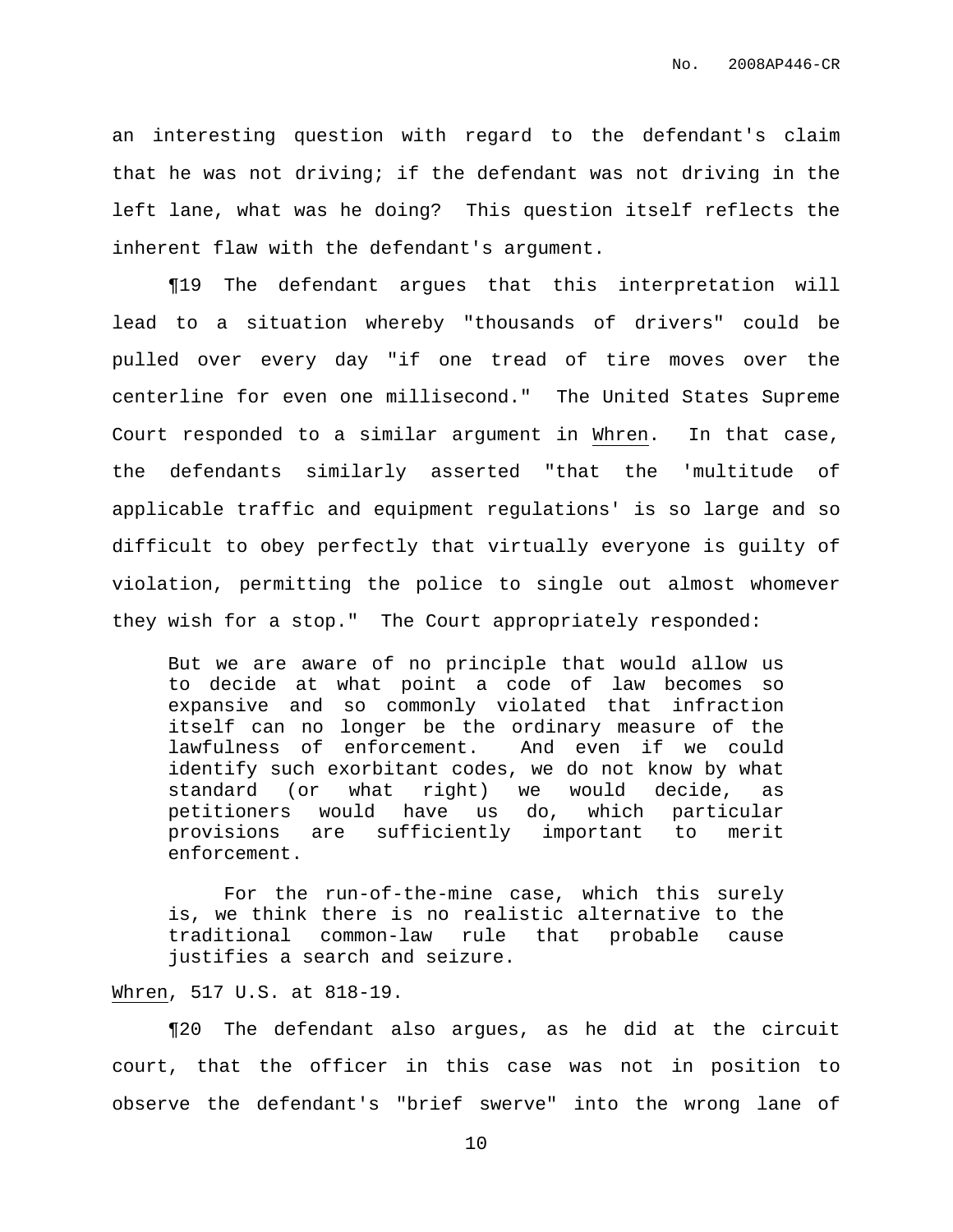traffic. The circuit court, however, concluded that the officer would have been in position to make the requisite observations because the officer was directly across the street and nothing blocked his view. We review the circuit court's findings of fact under the "clearly erroneous standard." Therefore, "we are bound not to upset the trial court's findings of historical or evidentiary fact unless they are contrary to the great weight and clear preponderance of the evidence." State v. Turner, 136 Wis. 2d 333, 343, 401 N.W.2d 827 (1987). We find no reason to conclude that the facts as found by the circuit court are contrary to the great weight and clear preponderance of the evidence. The circuit court considered the defendant's photographs and heard testimony from the officer and the defendant who each described the area in question. Despite the defendant's challenges, the circuit court concluded that the officer could make the observations in question, and we conclude that its findings are on firm footing.

¶21 Accordingly, the traffic stop was reasonable because the officer had probable cause to believe a traffic violation had occurred, namely operating left of center.

B. Reasonable suspicion

¶22 In addition to the officer having probable cause that a traffic violation had occurred, the officer also had reasonable suspicion the defendant was operating a motor vehicle while intoxicated. The defendant, however, asserts there is too little evidence to establish such reasonable suspicion, but we agree with the State that under the totality of the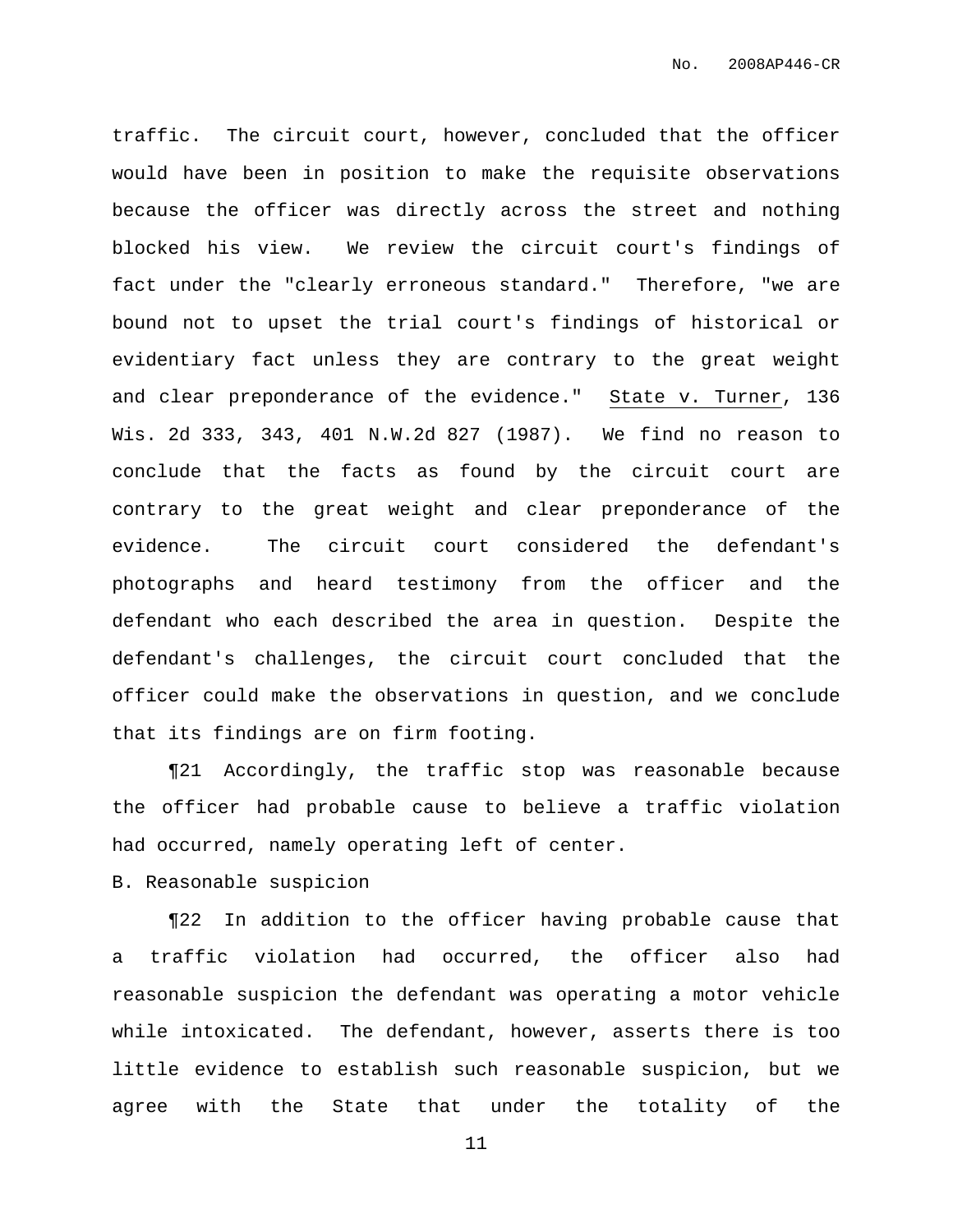circumstances, the officer did have reasonable suspicion to conduct an investigatory stop of the vehicle.

¶23 Even if no probable cause existed, a police officer may still conduct a traffic stop when, under the totality of the circumstances, he or she has grounds to reasonably suspect that a crime or traffic violation has been or will be committed. Gaulrapp, 207 Wis. 2d at 605. The officer "'must be able to point to specific and articulable facts which, taken together with rational inferences from those facts, reasonably warrant' the intrusion of the stop." State v. Post, 2007 WI 60, ¶10, 301 Wis. 2d 1, 733 N.W.2d 634 (citation omitted). "'The crucial question is whether the facts of the case would warrant a reasonable police officer, in light of his or her training and experience, to suspect that the individual has committed, was committing, or is about to commit a crime.'" Id., ¶13 (citation omitted). An "officer's inchoate and unparticularized suspicion or hunch," however, will not give rise to reasonable suspicion. Id., ¶10 (citations and quotations omitted).

¶24 In Post, we concluded that the officer had reasonable suspicion to believe the defendant was operating a motor vehicle while intoxicated, but we concluded that weaving within a single lane of traffic, by itself, does not establish reasonable suspicion. Id., ¶¶26-27. The officer, in Post, observed the defendant driving partially in an unmarked parking lane at 9:30 p.m. Id., ¶4. The officer began following the defendant and observed the defendant's car traveling in a smooth "S-type" pattern with the vehicle coming within six to eight feet of the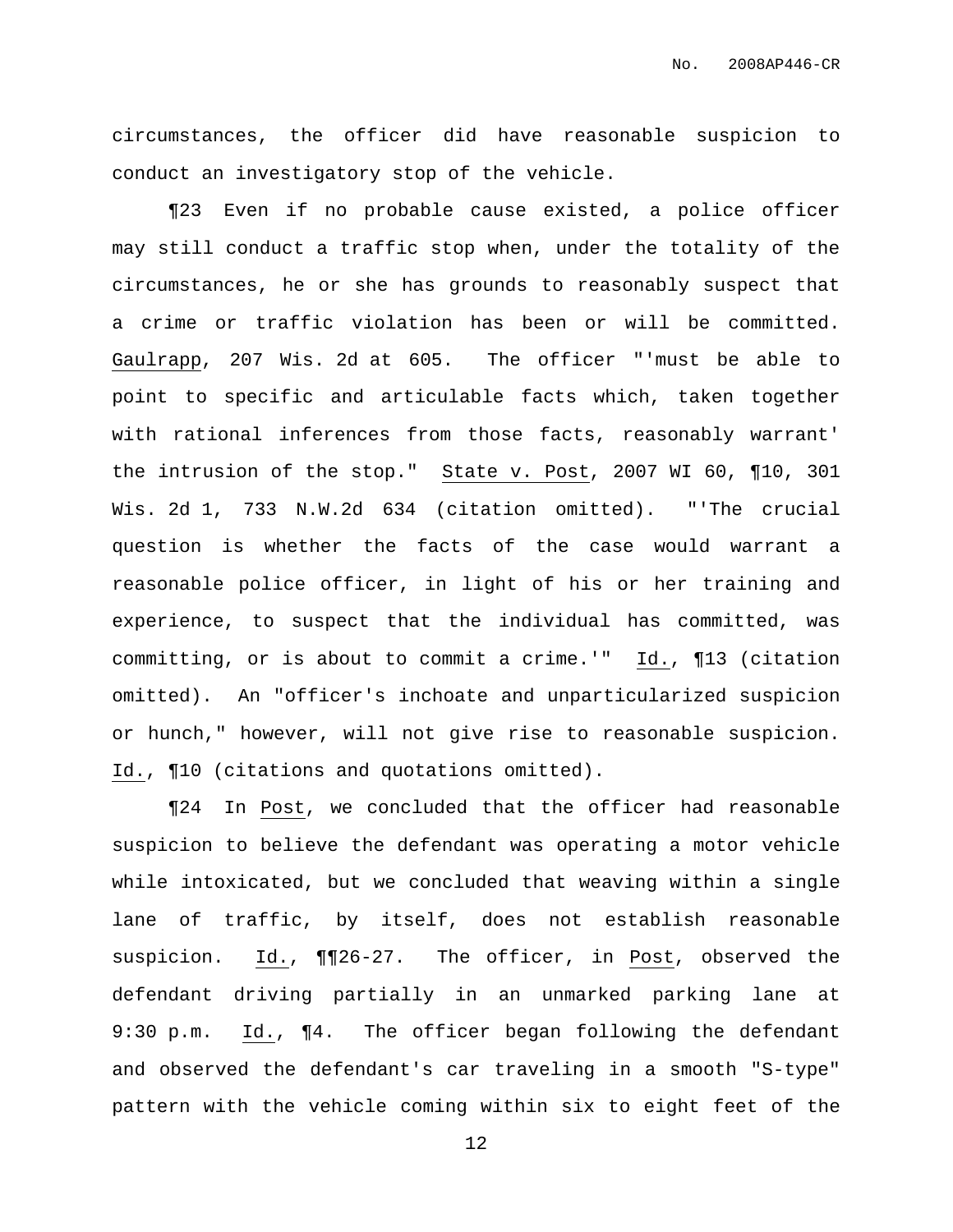curb when it moved towards the right part of the parking lane and then coming within 12 inches of the center line when it moved back to the left. Id., ¶5. This deviation resulted in the defendant's car moving approximately ten feet from right to left within the lane of traffic. Id. The officer testified that the pattern was repeated several times over the course of two blocks, but the "movement was neither erratic nor jerky, and the car did not come close to hitting any other vehicles or to hitting the curb at the edge of the parking lane." Id.

¶25 We concluded that while "'any one of these facts, standing alone, might well be insufficient'" for reasonable suspicion, when "such facts accumulate, and 'as they accumulate, reasonable inferences about the cumulative effect can be drawn.'" Id., ¶37 (citation omitted). We determined that under the totality of the circumstances, there were "specific and articulable facts, which taken together with rational inferences from those facts, g[a]ve rise to the reasonable suspicion necessary for an investigative stop." Id. The defendant "was weaving across the travel and parking lanes, that the weaving created a discernible S-type pattern, that Post's vehicle was [driving] in[] the parking lane, and that the incident took place at night." Id.

¶26 In the case at hand, the officer had reasonable suspicion that the defendant was operating a motor vehicle while intoxicated. Similar to the specific and articulable facts observed by the officer in Post, the officer in this case made the following observations over the course of approximately one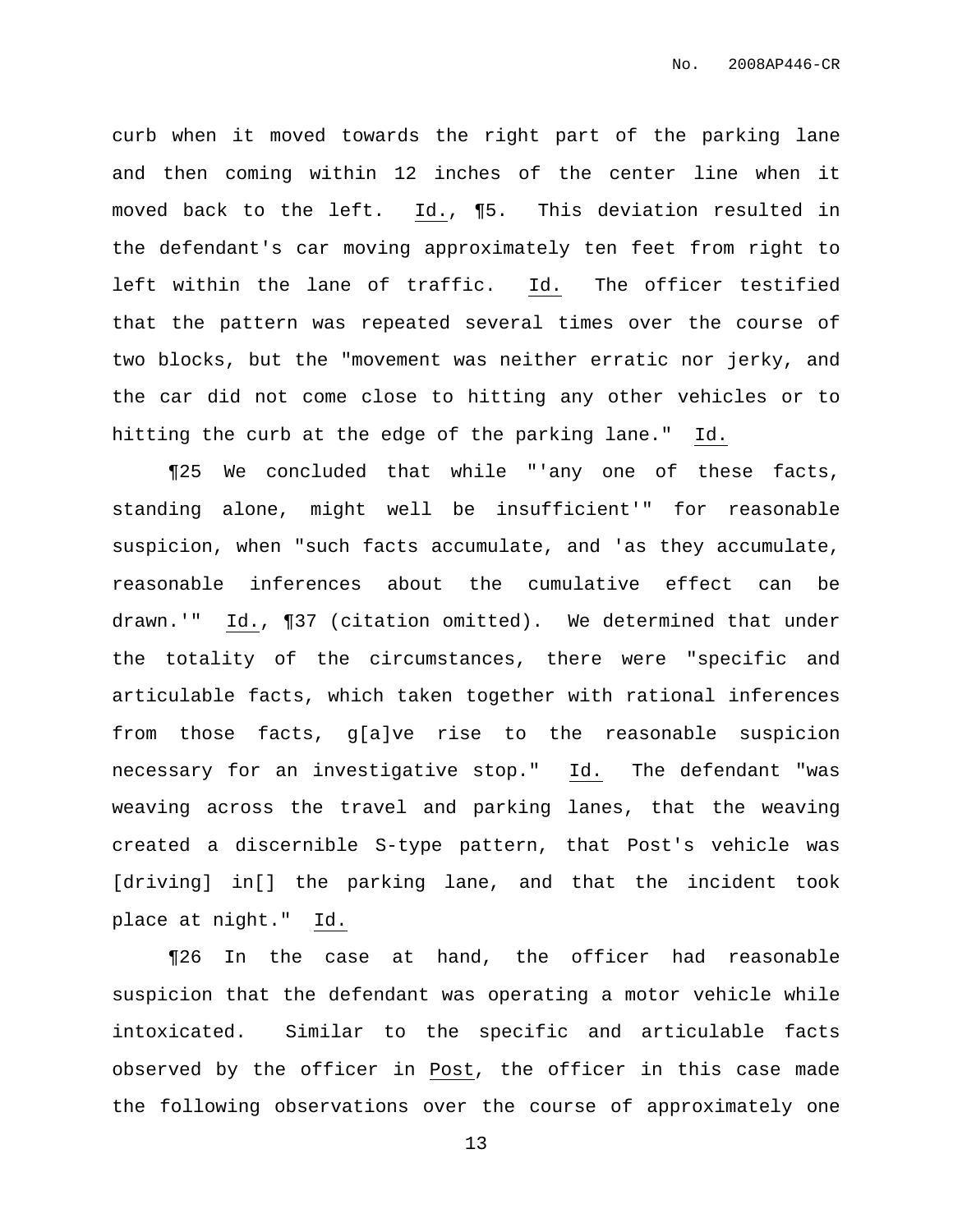block at 1:30 a.m.: The defendant was driving with threequarters of the vehicle left of the center of the road; the vehicle then moved back into the proper lane but almost hit the curb; the defendant's vehicle then faded back towards the middle of the road and nearly struck the median. Under the totality of the circumstances, we conclude that the accumulation of these facts gives rise to a reasonable suspicion that the defendant was operating a motor vehicle while intoxicated.

¶27 The defendant, relying on Post, argues that the officer's observations did not support reasonable suspicion because the observations were too few and not detailed enough. The defendant's argument is unpersuasive because under our totality of the circumstances approach, there was ample proof adduced to justify reasonable suspicion. Therefore, the potential inadequacies set forth by the defendant do not undermine the totality of the other facts that support reasonable suspicion. Moreover, the facts of this case support a reasonable suspicion determination even more than those facts from Post, given that in this case the officer observed a traffic code violation, the events took place at 1:30 a.m., the events occurred within one block, and there was erratic driving. As a result, the defendant's assertions and his reliance on Post do not support his argument.

## IV. CONCLUSION

¶28 We conclude that the police officer had probable cause to believe a traffic code violation had occurred, namely operating left of center, and also that the officer had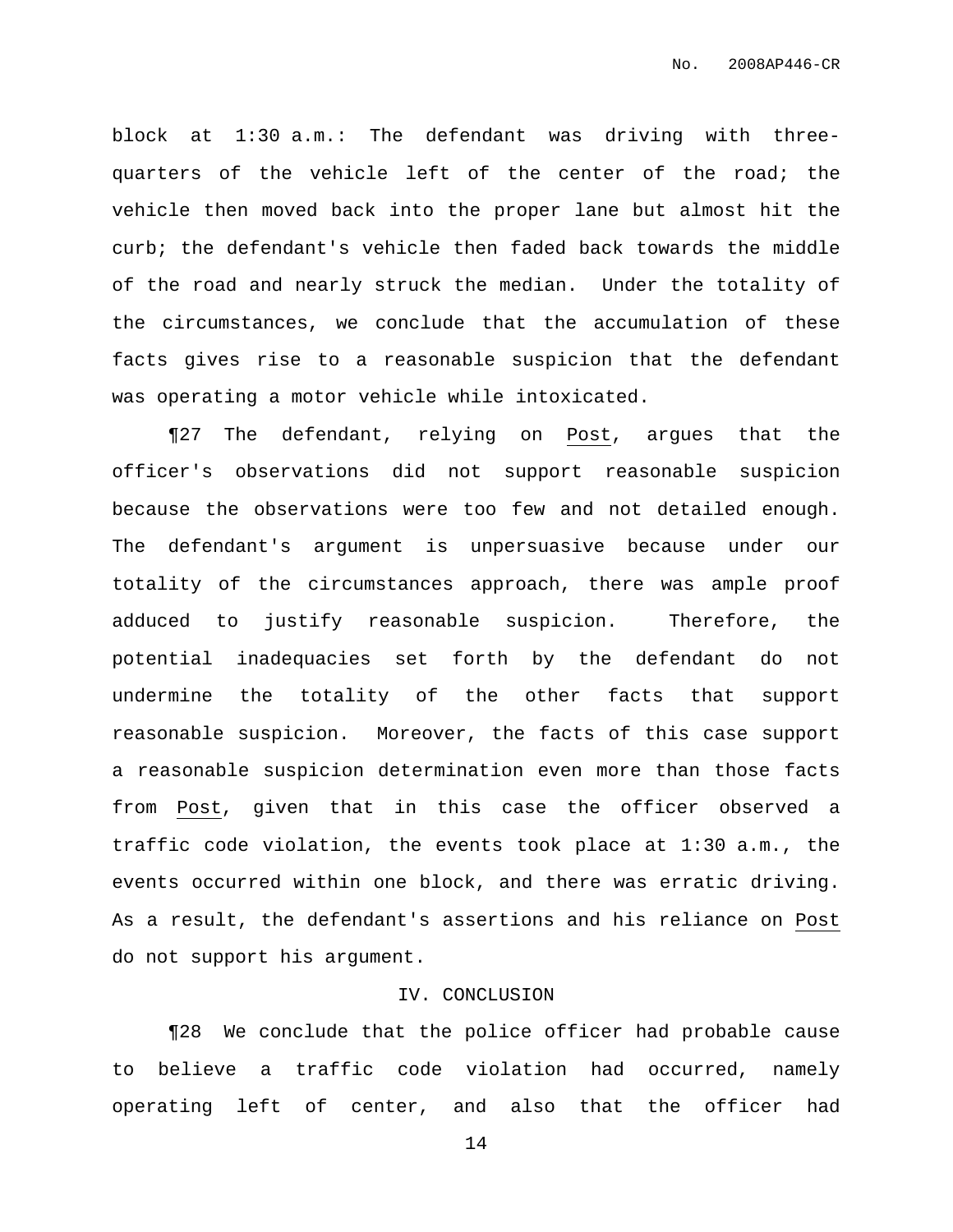reasonable suspicion to believe the defendant was operating a motor vehicle while intoxicated. Therefore, the traffic stop was constitutional, and thus, the defendant's motion to suppress evidence should be denied.

By the Court.—The decision of the court of appeals is reversed.